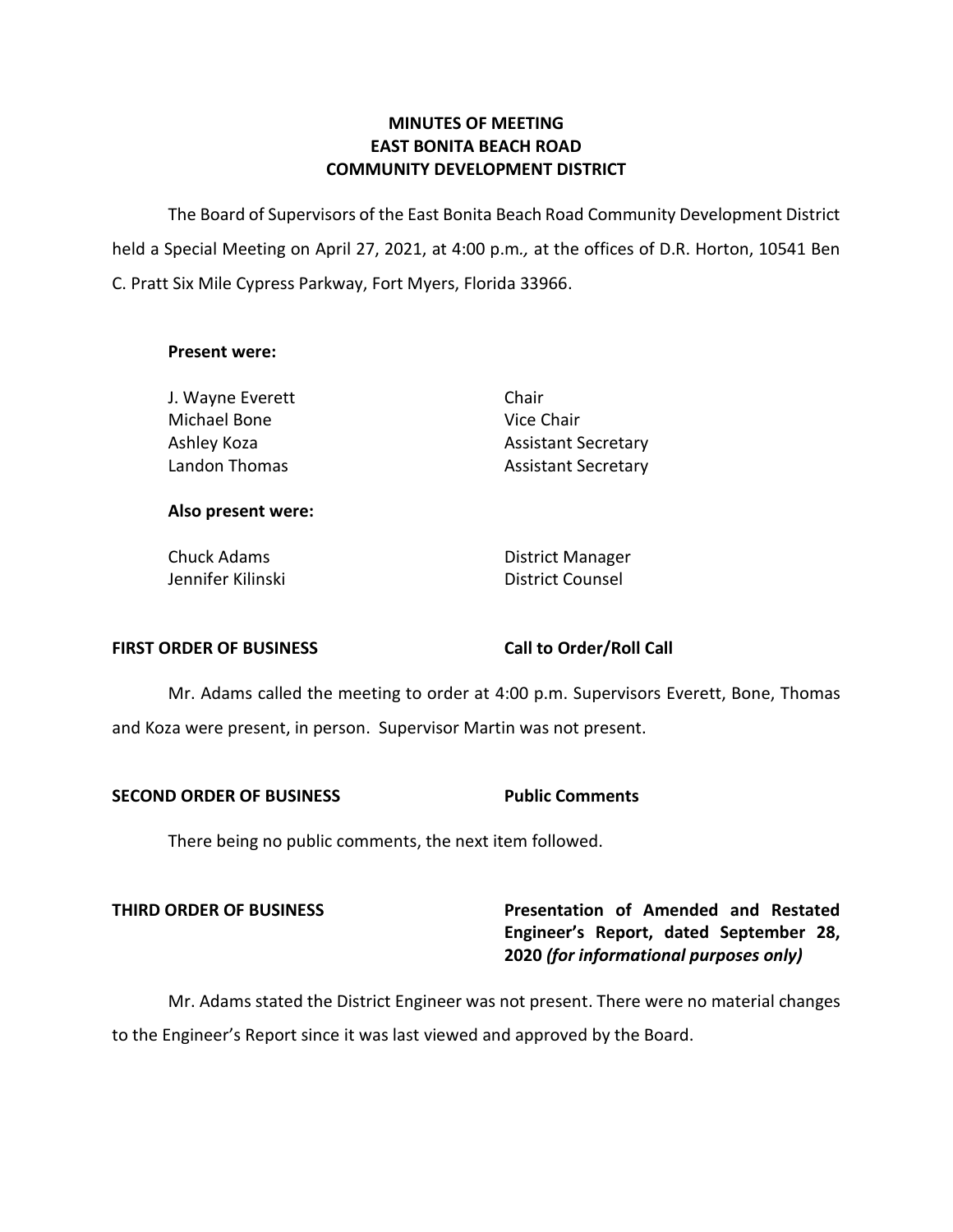### **FOURTH ORDER OF BUSINESS FOURTH ORDER OF BUSINESS** Presentation of Final Methodology Report - **Assessment Area Two, dated April 15, 2021**

 Mr. Adams stated final pricing on the bond was received. He reviewed the Final Methodology Report for Assessment Area Two, dated April 15, 2021, highlighting the updates in Section 4.1, on Page 4 under "Overview", and in the Appendix Tables, on Pages 11 through 14. The Total Bond Assessment Apportionment equaled \$6,015,000.

 Ms. Kilinski stated the after-assessment lien that was previously approved was redone because the par amount of bonds assigned to each parcel increased. As a result, a Resolution would be presented declaring the assessment hearing for May 17, 2021 and ratifying Staff's actions to carry out the noticing requirements of publicizing a notice in the newspaper and transmitting a mailed notice to the Landowner.

 **FIFTH ORDER OF BUSINESS Consideration of Resolution 2021-04, Declaring Assessment Area Two; Designating the Nature and Location of the Proposed**  Declaring  **Estimated Cost of the Improvements, the Portion to Be Paid By Assessments, and the Manner and Timing in Which the Assessments are to Be Paid; Designating the Lands Upon Which the Assessments Shall Be Levied; Providing for an Assessment Plan and a Preliminary Assessment Roll; Addressing the Setting of Public Hearings; Providing for Publication of this Resolution; and Addressing Conflicts, Severability and an Effective Date**  Special Assessments for **Assessment Area Two Project Improvements; Declaring the Total** 

Mr. Adams presented Resolution 2021-04.

 A Board Member commented that it seemed as though assessments increased and under Assessment Area Two Estimated Construction Costs, on Page 12. Mr. Adams stated the amount of the lien increased but the annual repayment amount remained unchanged due to questioned the Table 2 "Irrigation", "Stormwater Management" and "Professional Services",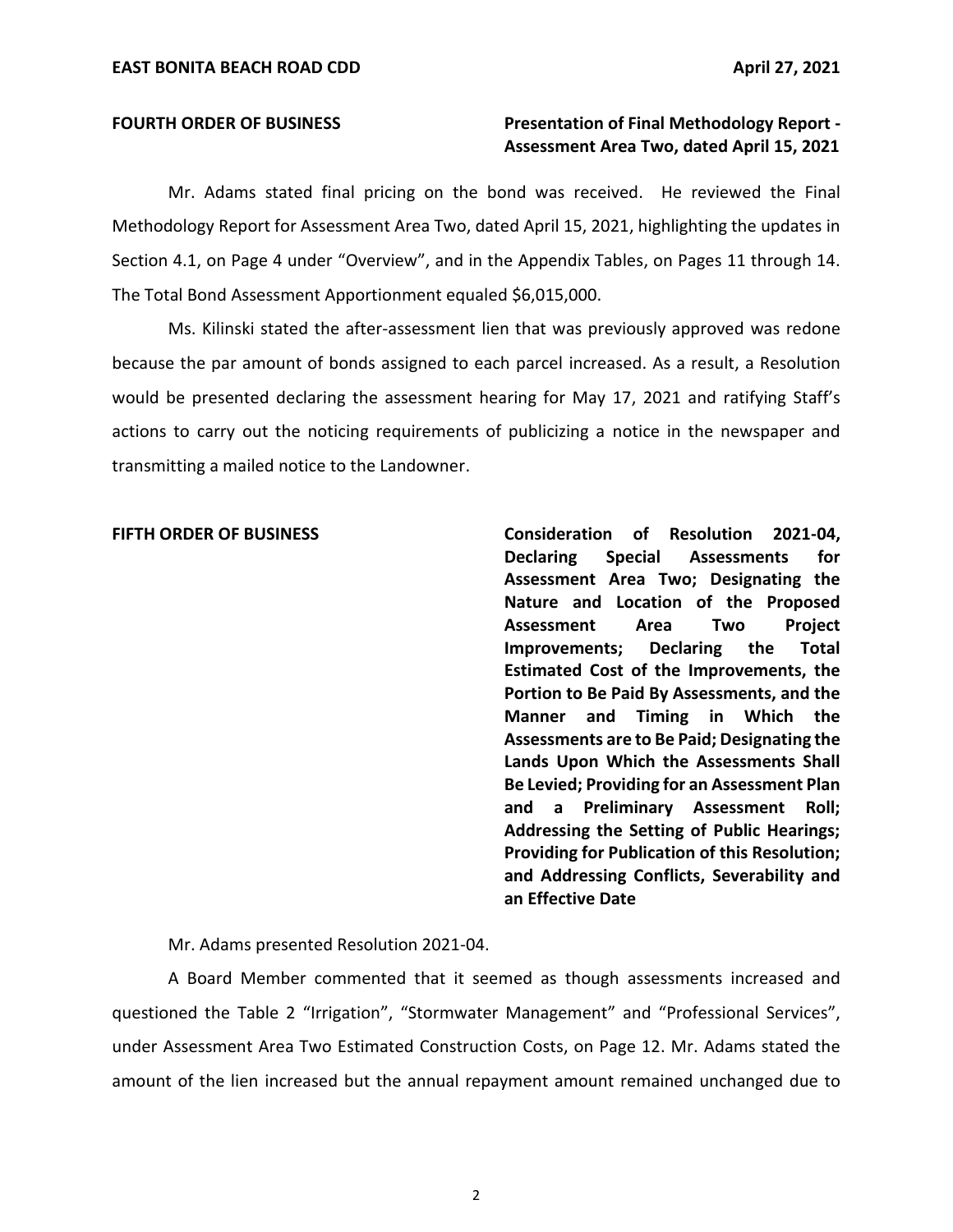### **EAST BONITA BEACH ROAD CDD**

 savings on the interest side of the assumptions. He explained that several items were were not realized for reimbursement in Assessment Area One, some or all of the infrastructure items shifted into Phase 2, Assessment Area Two. reimbursed, as the construction funds were depleted. Since there were qualifying expenses that

 **On MOTION by Mr. Bone and seconded by Mr. Thomas, with all in favor, Resolution 2021-04, Declaring Special Assessments for Assessment Area Two; Designating the Nature and Location of the Proposed Assessment Area Two Project Improvements; Declaring the Total Estimated Cost of the Improvements, the Portion to Be Paid By Assessments, and the Manner and Timing in Which the Assessments are to Be Paid; Designating the Lands Upon Which the Assessments Shall Be Levied; Providing for an Assessment Plan and a Preliminary Assessment Roll; Addressing the Setting of Public Hearings; Providing for Publication of this Resolution; and Addressing Conflicts, Severability and an Effective Date, was adopted.** 

### **SIXTH ORDER OF BUSINESS** Consideration of Financing Matters

 Mr. Kilinski recommended approval of the Bond Financing Agreements and stated similar forms of agreements were presented and approved in 2018. If there are any substantive changes, Agreements: Staff would present them at the May  $17<sup>th</sup>$  meeting. She reviewed each of the following

 **A. Agreement by and Between the East Bonita Beach Road Community Development District and Forestar (USA) Real Estate Group Inc., Regarding the Completion of Certain Improvements** 

 **On MOTION by Mr. Everett and seconded by Mr. Thomas, with all in favor, the Agreement by and Between the East Bonita Beach Road Community Development District and Forestar (USA) Real Estate Group Inc., Regarding the Completion of Certain Improvements, was approved.** 

 **B. Collateral Assignment and Assumption of Development Rights Series 2021 Bonds, Assessment Area Two**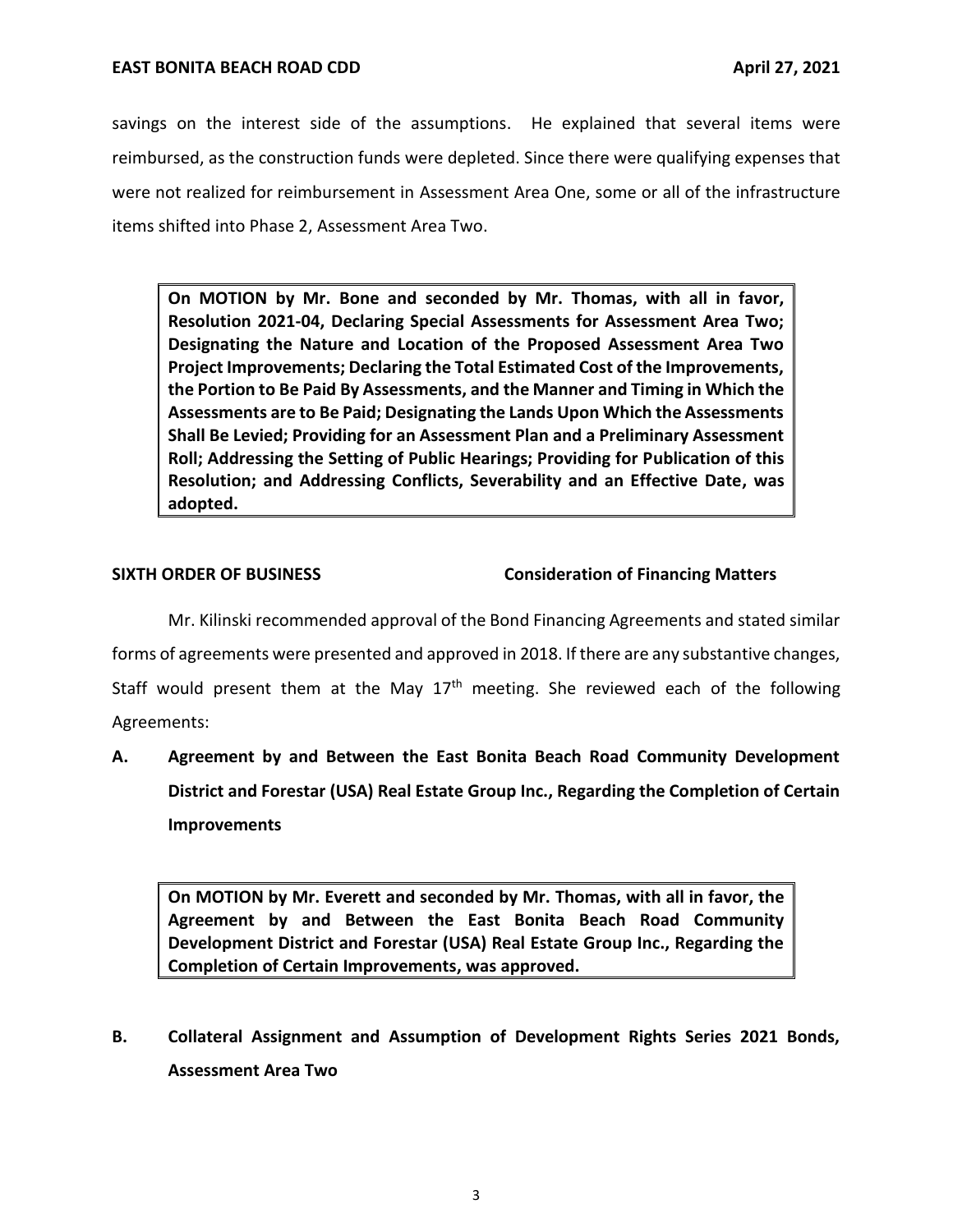**On MOTION by Mr. Thomas and seconded by Mr. Everett, with all in favor, the Collateral Assignment and Assumption of Development Rights Series 2021 Bonds, Assessment Area Two, were approved.** 

 **C. Agreement by and Between the East Bonita Beach Road Community Development District and Forestar (USA) Real Estate Group Inc., Regarding the True-Up and Payment of 2021 Assessments** 

 **On MOTION by Ms. Koza and seconded by Mr. Thomas, with all in favor, the Agreement by and Between the East Bonita Beach Road Community Development District and Forestar (USA) Real Estate Group Inc., Regarding the True-Up and Payment of 2021 Assessments, was approved.** 

 **D. Agreement Between the East Bonita Beach Road Community Development District and Forestar (USA) Real Estate Group Inc., Regarding the Acquisition of Certain Work Product, Improvements and Real Property – Series 2021 Bonds** 

 **On MOTION by Mr. Thomas and seconded by Ms. Koza, with all in favor, the Agreement Between the East Bonita Beach Road Community Development District and Forestar (USA) Real Estate Group Inc., Regarding the Acquisition of Certain Work Product, Improvements and Real Property – Series 2021 Bonds, was approved.** 

 **E. Declaration of Consent to Jurisdiction of East Bonita Beach Road Community Development District and to Imposition of Special Assessments (Assessment Area Two)** 

Ms. Kilinski recommended approval of this item, in substantial form, with a final signature from the Board Chair.

 **On MOTION by Mr. Bone and seconded by Mr. Thomas, with all in favor, the Declaration of Consent to Jurisdiction of East Bonita Beach Road Community Development District and to Imposition of Special Assessments (Assessment Area Two), in substantial form, and authorizing execution by the Chair upon completion, was approved.**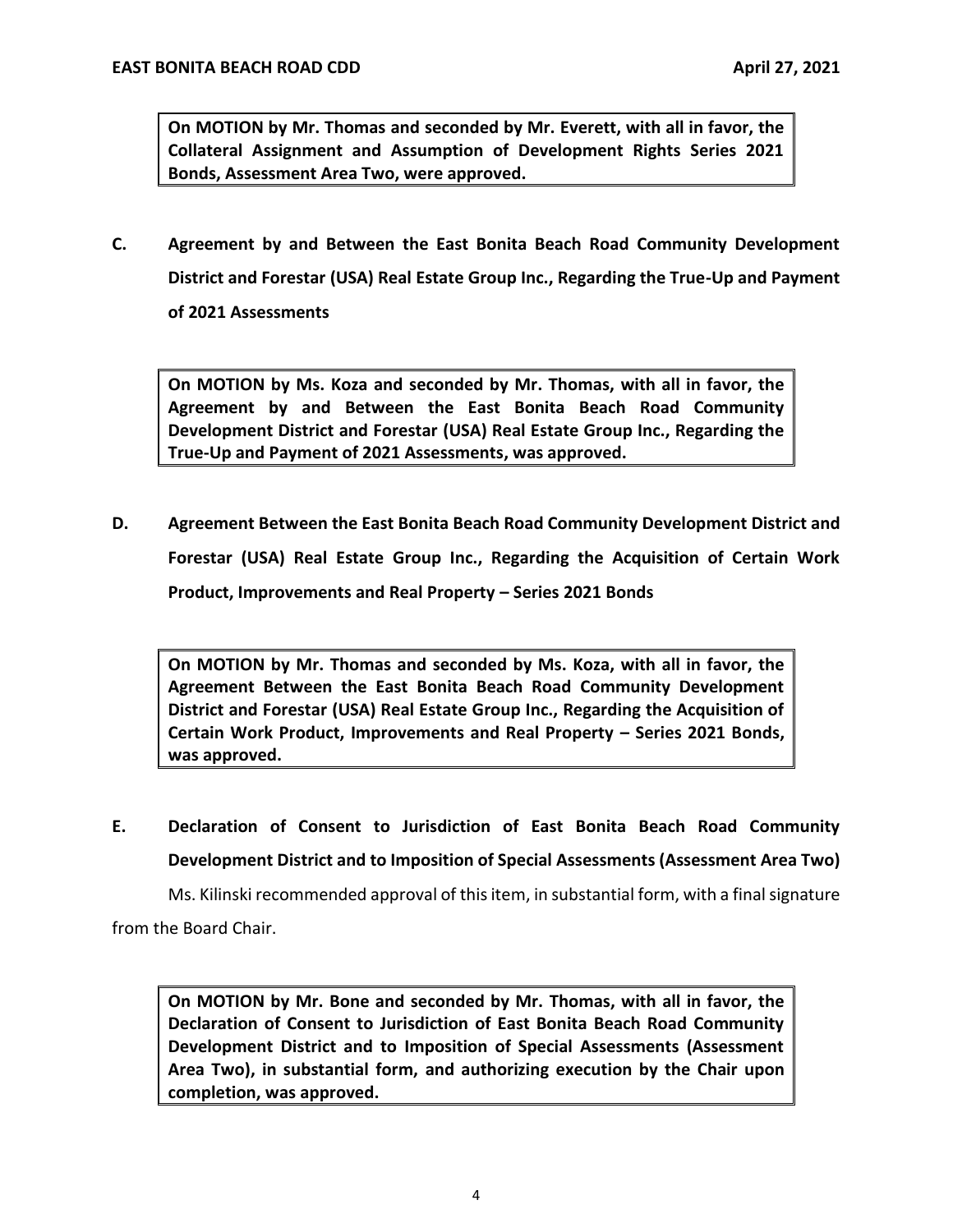### **SEVENTH ORDER OF BUSINESS Consideration of FMSbonds, Inc., Rule G-17 Disclosure Letter**

 Mr. Adams presented the FMSbonds, Inc., Rule G-17 Disclosure Letter, to serve as the District's Underwriter.

 **On MOTION by Ms. Koza and seconded by Mr. Thomas, with all in favor, the FMSbonds, Inc., Rule G-17 Disclosure Letter, was approved** 

**Consideration Improvements and Work Product** *(to be*  **EIGHTH ORDER OF BUSINESS Consideration of Acquisition of**  *provided under separate cover)* 

This item was deferred to the May meeting.

### Acceptance of  **Statements as of March 31, 2021 NINTH ORDER OF BUSINESS Acceptance of Unaudited Financial**

 Mr. Adams presented the Unaudited Financial Statements as of March 31, 2021. Assessment revenue collections were at 99%. The financials were accepted.

**TENTH ORDER OF BUSINESS Approval of December 14, 2020 Special Meeting Minutes** 

Mr. Adams presented the December 14, 2020 Special Meeting Minutes.

 **On MOTION by Mr. Bone and seconded by Mr. Thomas, with all in favor, the December 14, 2020 Special Meeting Minutes, as presented, were approved.** 

### **ELEVENTH ORDER OF BUSINESS Other Business**

There being no other business, the next item followed.

**TWELFTH ORDER OF BUSINESS Staff Reports**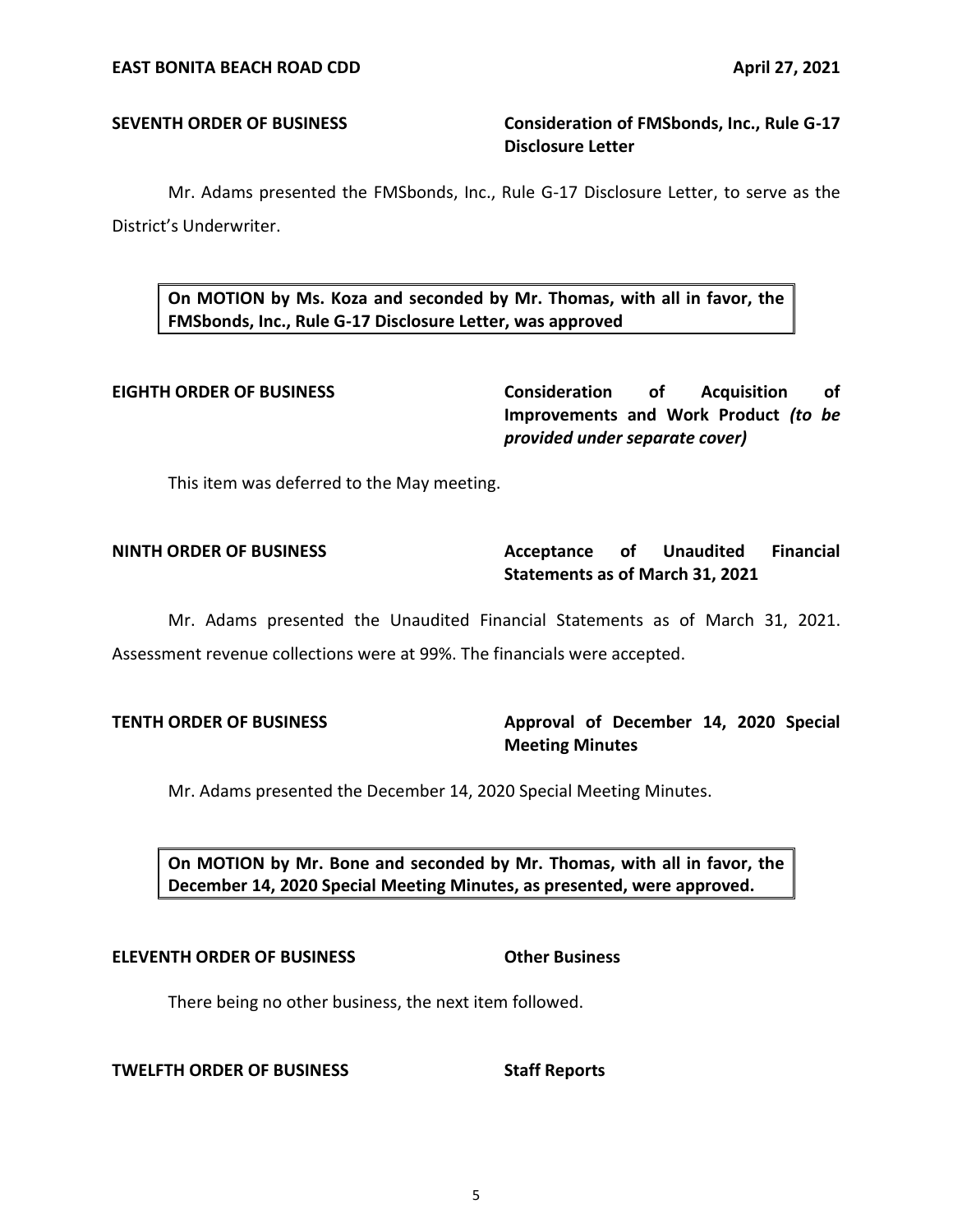### **EAST BONITA BEACH ROAD CDD**

## **A. District Counsel:** *Hopping, Green & Sams, PA*

Ms. Kilinski stated there would be a brief legislative session update at the May meeting.

### **B. District Engineer:** *Banks Engineering, Inc.*

There being no report, the next item followed.

### **C. District Manager:** *Wrathell, Hunt and Associates, LLC*

 • **NEXT MEETING DATE: May 17, 2021 at 10:30 A.M.** 

### o **QUORUM CHECK**

 Supervisors Bone, Thomas and Koza confirmed their attendance at the May 17, 2021 meeting.

### **THIRTEENTH ORDER OF BUSINESS Audience Comments/Supervisors' Requests**

There being no audience comments or Supervisors' requests, the next item followed.

### FOURTEENTH ORDER OF BUSINESS Adjournment

There being nothing further to discuss, the meeting adjourned.

 **On MOTION by Mr. Bone and seconded by Mr. Thomas, with all in favor, the meeting adjourned at 4:20 p.m.** 

[SIGNATURES APPEAR ON THE FOLLOWING PAGE]